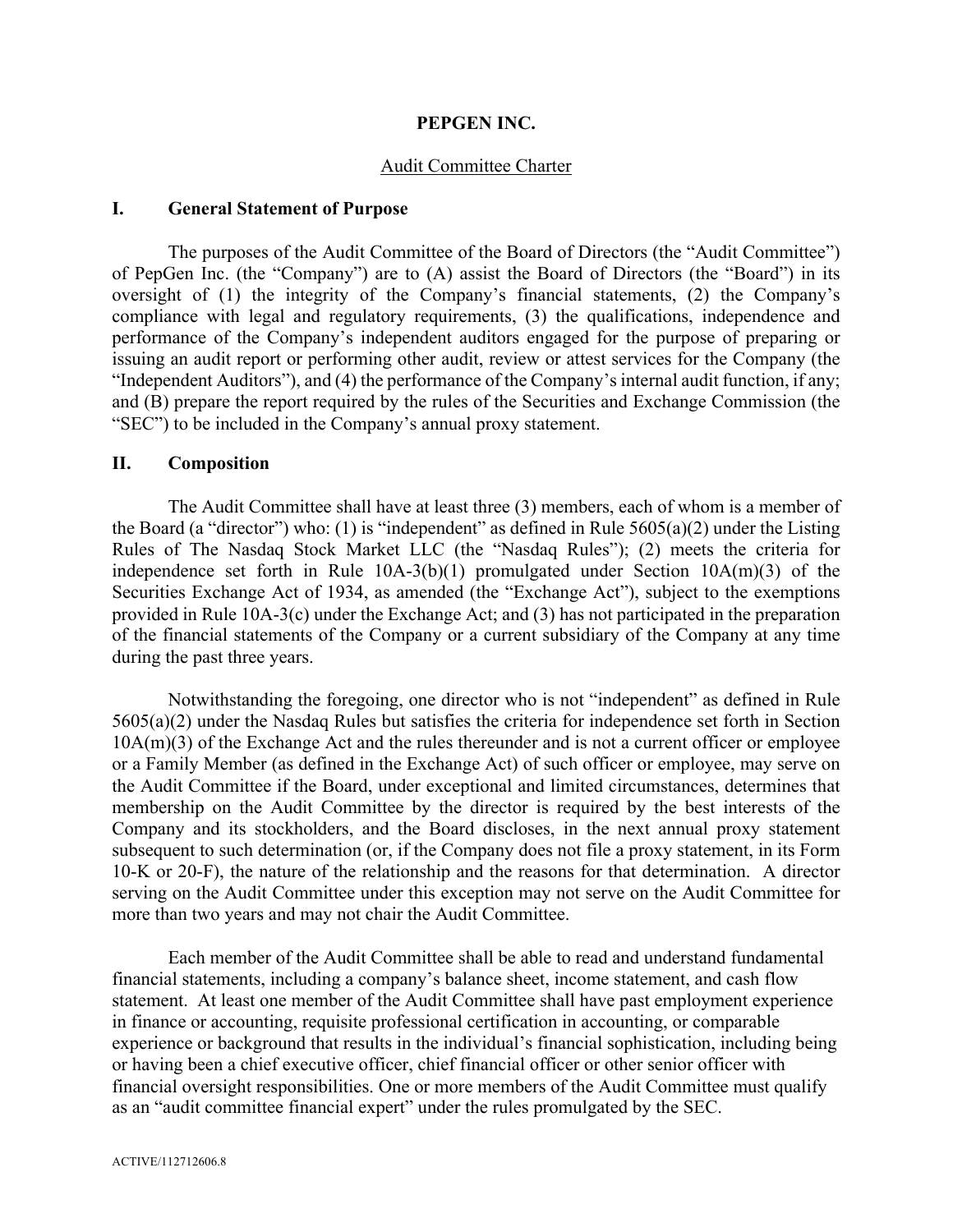The members of the Audit Committee shall be appointed by the Board and may be replaced or removed by the Board with or without cause. Resignation or removal of a Director from the Board, for whatever reason, shall automatically constitute resignation or removal, as applicable, from the Audit Committee. Vacancies, for whatever reason, may be filled only by the Board. The Board shall designate one member of the Audit Committee to be Chair (the "Chair") of the committee.

No member of the Audit Committee may simultaneously serve on the audit committee of more than three (3) issuers having securities registered under Section 12 of the Exchange Act, unless the Board determines that such simultaneous service would not impair the ability of such member to effectively serve on the Audit Committee.

#### **III. Compensation**

A member of the Audit Committee may not, other than as a member of the Audit Committee, the Board or any other committee established by the Board, receive directly or indirectly any consulting, advisory or other compensatory fee from the Company. A member of the Audit Committee may receive additional directors' fees to compensate such member for the significant time and effort expended by such member to fulfill his or her duties as an Audit Committee member.

## **IV. Meetings**

The Audit Committee shall meet as often as it deems appropriate, but not less frequently than quarterly. The Audit Committee can meet in person or by video or telephone conference or such other means by which all participants in the meeting can hear each other. A majority of the members of the Audit Committee shall constitute a quorum for purposes of holding a meeting and the Audit Committee may act by vote of a majority of members present at a meeting. In lieu of a meeting, the Audit Committee may act by unanimous written consent in accordance with the Company's By-laws. The Chair of the Audit Committee, in consultation with the other committee members, may determine the frequency and length of the committee meetings and may set meeting agendas consistent with this Audit Committee Charter (the "Charter").

Periodically, the Audit Committee shall also meet separately with management, with internal auditors, if any (or other personnel responsible for the internal audit function, as applicable) and with the Independent Auditors.

#### **V. Responsibilities and Authority**

### **A. Matters Relating to Selection, Performance and Independence of Independent Auditors.**

1. The Audit Committee shall be directly responsible for appointing, retaining, terminating, and determining the compensation, of the Company's Independent Auditors. The Audit Committee may consult with management in fulfilling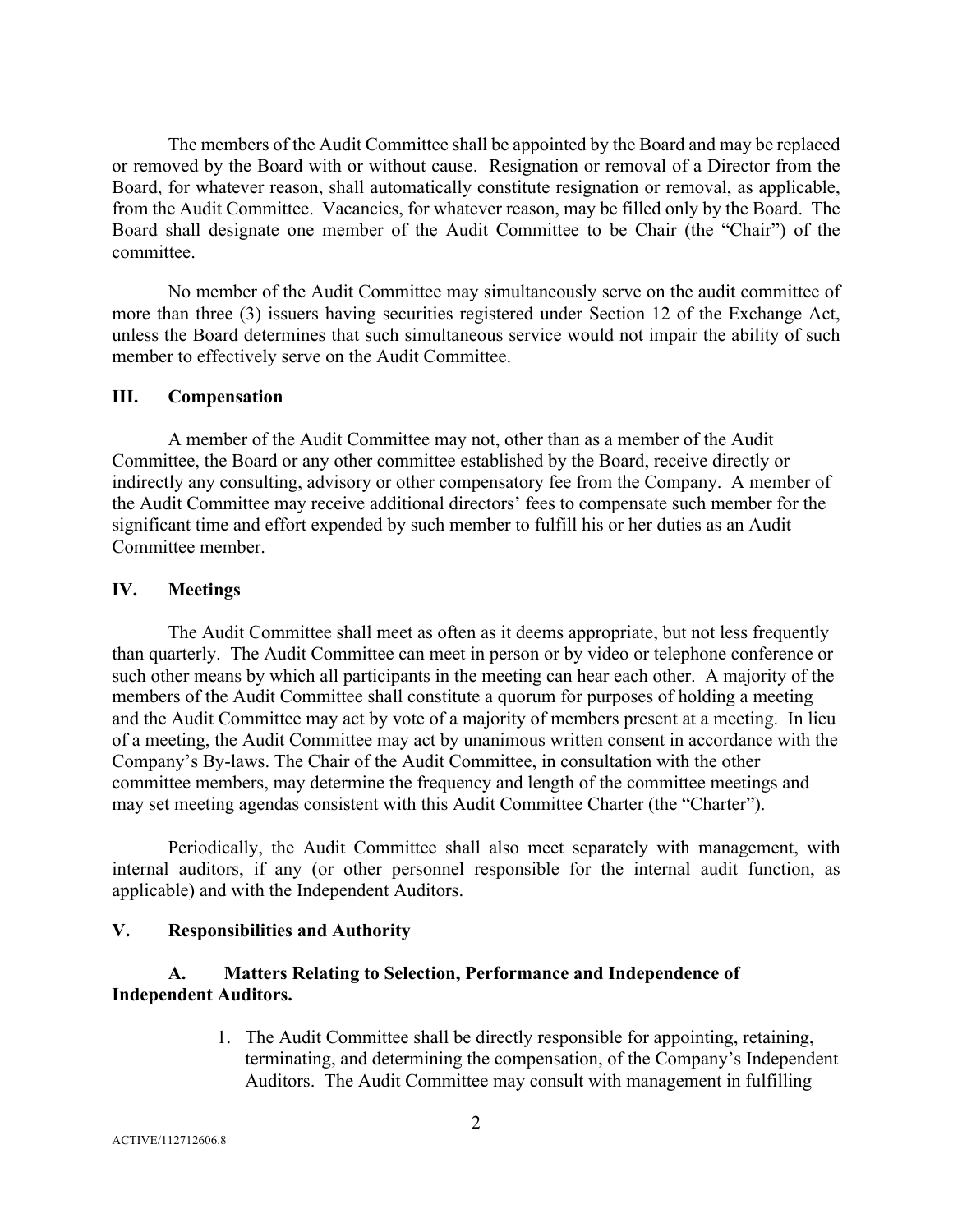these duties, but may not delegate these responsibilities to management.

- 2. The Audit Committee shall be directly responsible for overseeing the work of the Independent Auditors (including resolving disagreements between management and the Independent Auditors regarding financial reporting).
- 3. The Audit Committee shall instruct the Independent Auditors that the Independent Auditors shall report directly to the Audit Committee.
- 4. The Audit Committee shall pre-approve all auditing services and the terms of those services (which may include providing comfort letters in connection with securities underwritings) and non-audit services to be provided to the Company by the Independent Auditors (other than non-audit services if the "de minimus" provisions of Section  $10A(i)(1)(B)$  of the Exchange Act are satisfied and nonaudit services prohibited under Section  $10A(g)$  of the Exchange Act or the applicable rules of the SEC or the Public Company Accounting Oversight Board (the "PCAOB")). The Audit Committee may delegate authority to preapprove audit and non-audit services to its Chair, who shall report all preapproval decisions to the Audit Committee at its next scheduled meeting.
- 5. The Audit Committee may review and approve the scope and staffing of the Independent Auditors' annual audit plan(s).
- 6. The Audit Committee shall (1) request that the Independent Auditors provide it with the written disclosures and the letter required by PCAOB Rule 3526 ("Rule 3526"), (2) require that the Independent Auditors submit to the Audit Committee at least annually a formal written statement describing all relationships between the Independent Auditors or any of its affiliates and the Company or persons in financial reporting oversight roles at the Company that might reasonably be thought to bear on the independence of the Independent Auditors, (3) discuss with the Independent Auditors the potential effects of any disclosed relationships or services on the objectivity and independence of the Independent Auditors, (4) require that the Independent Auditors provide to the Audit Committee written affirmation that the Independent Auditor is, as of the date of the affirmation, independent in compliance with PCAOB Rule 3520 and (5) based on such disclosures, statement, discussion and affirmation, take or recommend that the Board take appropriate action in response to the Independent Auditors' report to satisfy itself of the Independent Auditors' independence. In addition, before approving the initial engagement of any Independent Auditor, the Audit Committee shall receive, review and discuss with the audit firm all information required by, and otherwise take all actions necessary for compliance with the requirements of, Rule 3526. References to rules of the PCAOB shall refer to any substantially equivalent rules adopted to replace the rules referred to above, in each case as subsequently amended, modified or supplemented.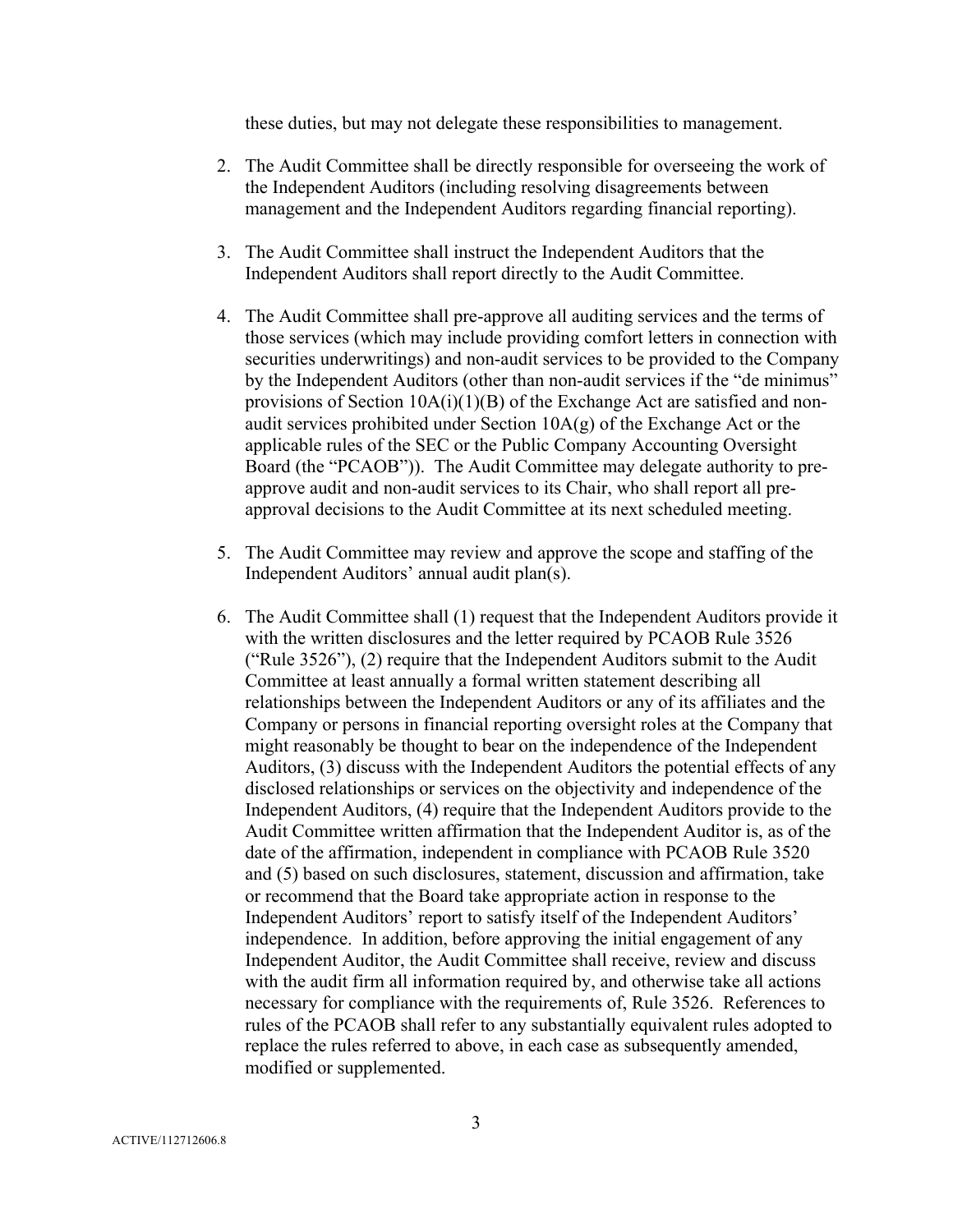- 7. The Audit Committee may consider whether the provision of the services covered in Items  $9(e)(2)$  and  $9(e)(3)$  of Regulation 14A of the Exchange Act (or any successor provision) is compatible with maintaining the Independent Auditors' independence.
- 8. The Audit Committee shall evaluate the Independent Auditors' qualifications, performance and independence, and shall present its conclusions to the full Board. As part of its evaluation, at least annually, the Audit Committee shall:
	- obtain and review a report or reports from the Independent Auditors describing (1) its internal quality-control procedures, (2) any material issues raised by its most recent internal quality-control review or peer review or by any inquiry or investigation by government or professional authorities, within the preceding five years, regarding one or more independent audits it has conducted, and any steps it has taken to address any issues that were identified, and (3) to assess its independence and all relationships between it and the Company;
	- review and evaluate the performance of the Independent Auditors and the lead partner (and the Audit Committee may review and evaluate the performance of other members of the Independent Auditors' audit staff); and
	- assure the regular rotation of the audit partners (including, without limitation, the lead and concurring partners) as required under the Exchange Act and Regulation S-X.

In this regard, the Audit Committee also shall (1) seek the opinion of management and the internal auditors (if any) of the Independent Auditors' performance and (2) consider whether, to assure continuing auditor independence, the audit firm engaged by the Company to serve as Independent Auditors should be regularly changed.

9. The Audit Committee may establish, or recommend to the Board, policies with respect to the potential hiring by the Company of current or former employees of the Independent Auditors.

#### **B. Audited Financial Statements and Annual Audit**

1. The Audit Committee shall review the overall audit plan (both internal and external) with the Independent Auditors and the members of management responsible for preparing the Company's financial statements, including the Company's Chief Financial Officer and/or principal accounting officer or principal financial officer (the Chief Financial Officer and such other officer or officers are referred to collectively as the "Senior Accounting Executive").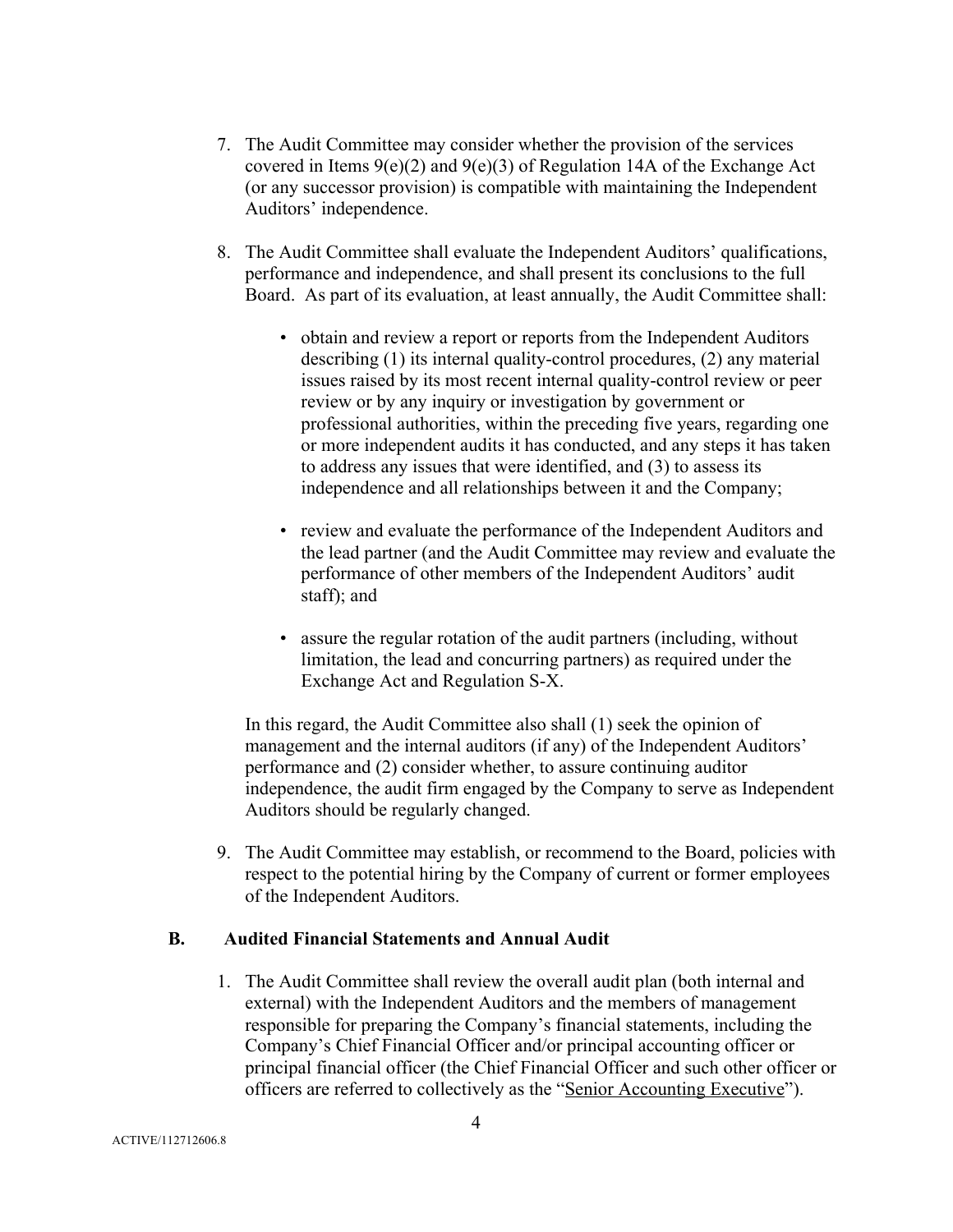- 2. The Audit Committee shall review and discuss with management (including the Company's Senior Accounting Executive) and with the Independent Auditors the Company's annual audited financial statements, including (a) all critical accounting policies and practices used or to be used by the Company, (b) the Company's disclosures under "Management's Discussion and Analysis of Financial Condition and Results of Operations" before the filing of the Company's Annual Report on Form 10-K, and (c) any significant financial reporting issues that have arisen in connection with the preparation of the audited financial statements.
- 3. The Audit Committee must review:
	- (i) any analyses prepared by management, the internal auditors, if any, and/or the Independent Auditors setting forth significant financial reporting issues and judgments made in connection with the preparation of the financial statements, including analyses of the effects of alternative GAAP methods on the financial statements. The Audit Committee may consider the ramifications of the use of such alternative disclosures and treatments on the financial statements, and the treatment preferred by the Independent Auditors. The Audit Committee may also consider other material written communications between the Independent Auditors and management, such as any management letter or schedule of unadjusted differences;
	- (ii) major issues as to the adequacy of the Company's internal controls and any special audit steps taken in light of material control deficiencies;
	- (iii) major issues regarding accounting principles and procedures and financial statement presentations, including any significant changes in the Company's selection or application of accounting principles; and
	- (iv) the effects of regulatory and accounting initiatives, as well as off-balance sheet transactions and structures, on the Company's financial statements.
- 4. The Audit Committee shall review and discuss with the Independent Auditors (outside of the presence of management) how the Independent Auditors plan to handle their responsibilities under the Private Securities Litigation Reform Act of 1995, and request assurance from the Independent Auditors that Section 10A(b) of the Exchange Act has not been implicated.
- 5. The Audit Committee shall review and discuss with the Independent Auditors any audit problems or difficulties and management's response thereto. This review shall include (1) any difficulties encountered by the Independent Auditors in the course of performing its audit work, including any restrictions on the scope of its activities or its access to information, (2) any significant disagreements with management and (3) a discussion of the responsibilities,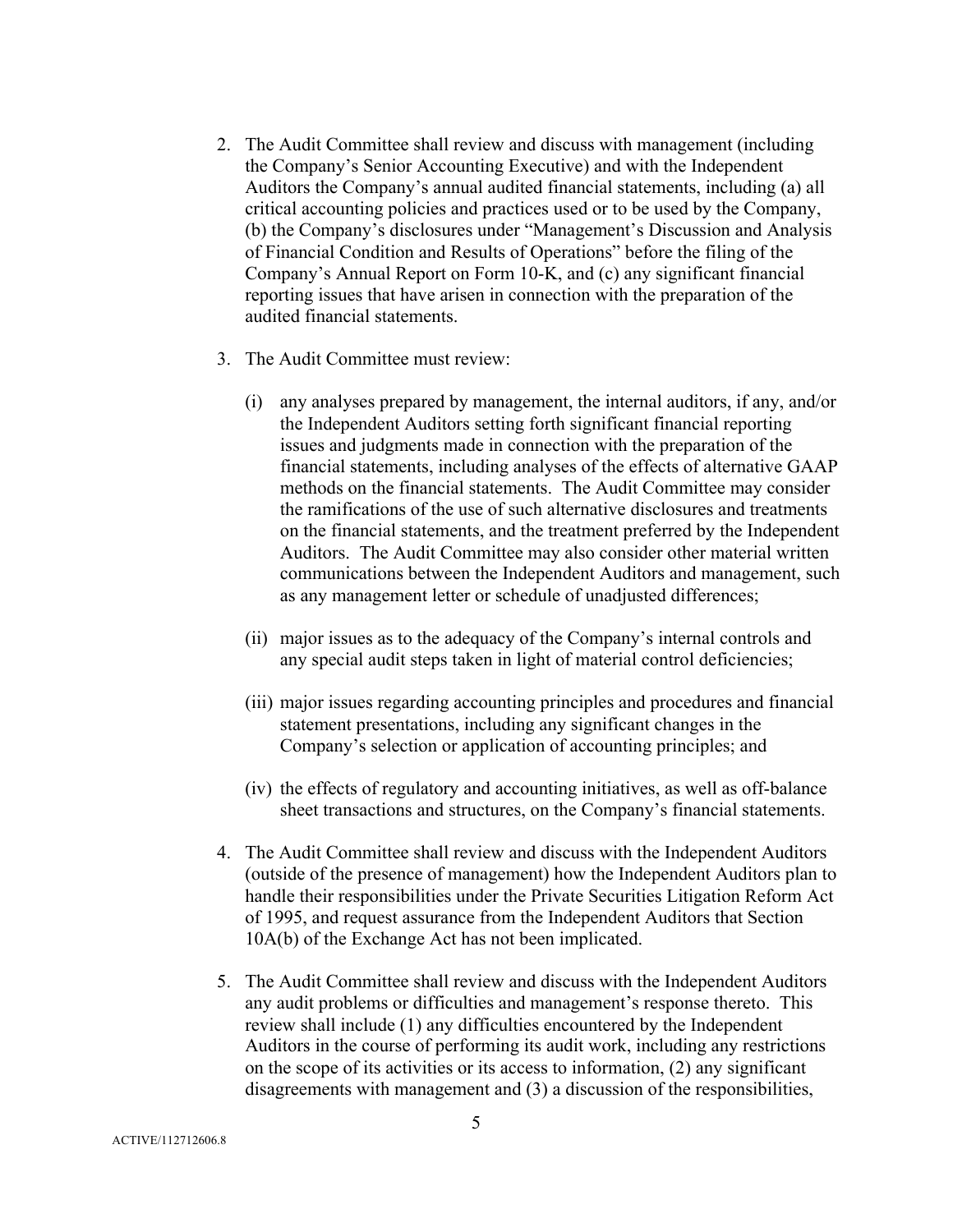budget and staffing of the Company's internal audit function (as applicable).

- 6. This review also may include:
	- (i) any accounting adjustments that were noted or proposed by the Independent Auditors but were "passed" (as immaterial or otherwise);
	- (ii) any communications between the audit team and the audit firm's national office regarding auditing or accounting issues presented by the engagement; and
	- (iii) any management or internal control letter issued, or proposed to be issued, by the Independent Auditors.
- 7. The Audit Committee shall discuss with the Independent Auditors those matters brought to the attention of the Audit Committee by the Independent Auditors pursuant to Statement on Auditing Standards No. 61, as amended ("SAS 61").
- 8. The Audit Committee also shall review and discuss with the Independent Auditors the report required to be delivered by such auditors pursuant to Section 10A(k) of the Exchange Act.
- 9. If brought to the attention of the Audit Committee, the Audit Committee shall discuss with the Chief Executive Officer and Chief Financial Officer of the Company (1) all significant deficiencies and material weaknesses in the design or operation of internal control over financial reporting that are reasonably likely to adversely affect the Company's ability to record, process, summarize and report financial information required to be disclosed by the Company in the reports that it files or submits under the Exchange Act, within the time periods specified in the SEC's rules and forms, and (2) any fraud involving management or other employees who have a significant role in the Company's internal control over financial reporting.
- 10. Based on the Audit Committee's review and discussions (1) with management of the audited financial statements, (2) with the Independent Auditors of the matters required to be discussed by SAS 61, and (3) with the Independent Auditors concerning the Independent Auditors' independence, the Audit Committee shall make a recommendation to the Board as to whether the Company's audited financial statements should be included in the Company's Annual Report on Form 10-K for the last fiscal year.
- 11. The Audit Committee shall prepare the Audit Committee report required by Item 407(d) of Regulation S-K of the Exchange Act (or any successor provision) to be included in the Company's annual proxy statement.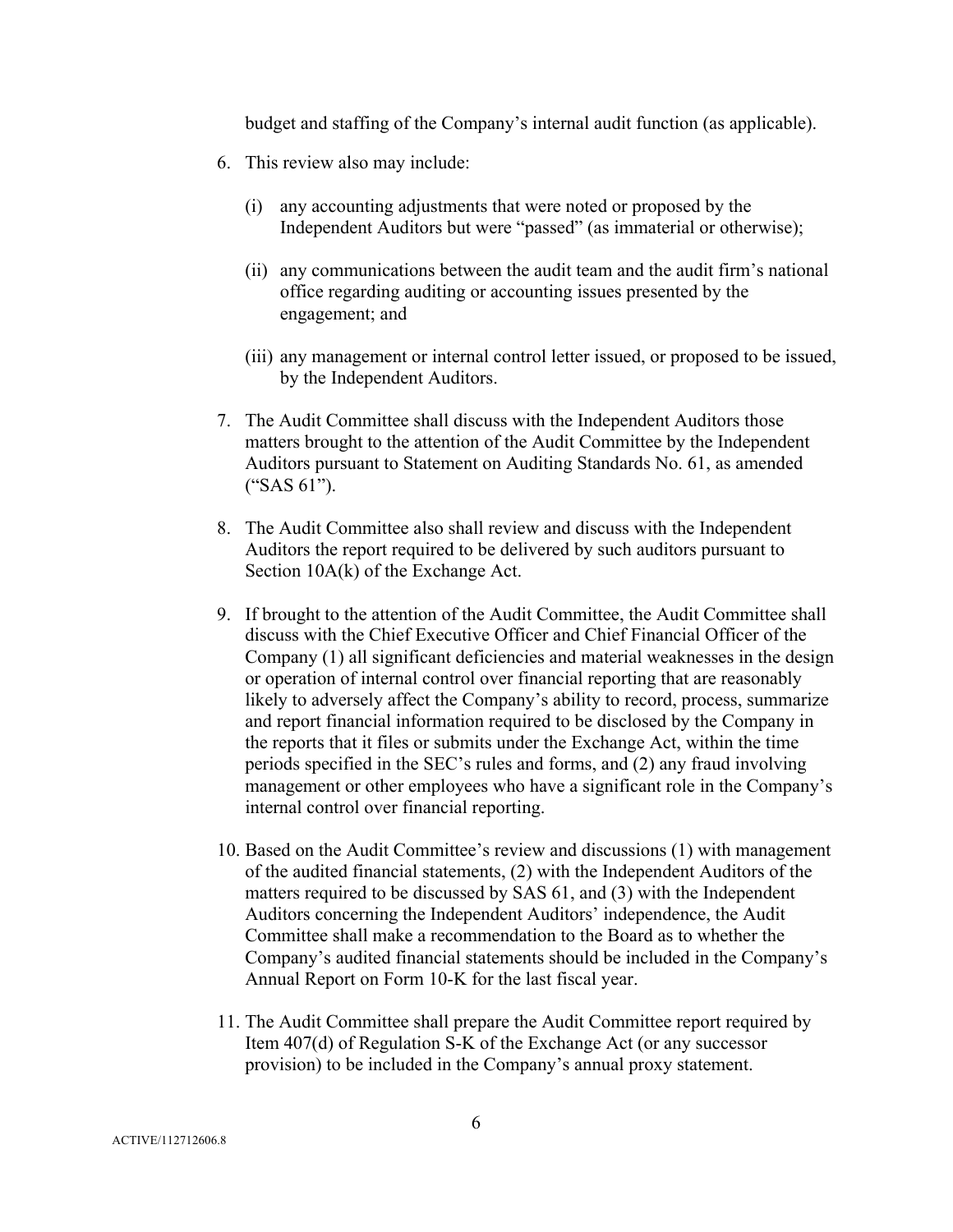# **C. Internal Auditors**

- 1. If applicable, At least annually, the Audit Committee shall evaluate the performance, responsibilities, budget and staffing of the Company's internal auditors and review the internal audit plan. Such evaluation may include a review of the responsibilities, budget and staffing of the Company's internal audit function with the Independent Auditor as well as his or her independence and any relationships or services that might impact the objectivity and independence of the Independent Auditor.
- 2. If applicable, in connection with the Audit Committee's evaluation of the Company's internal audit function, the Audit Committee may evaluate the performance of the senior officer or officers responsible for the internal audit function.

# **D. Unaudited Quarterly Financial Statements**

The Audit Committee shall discuss with management and the Independent Auditors, before the filing of the Company's Quarterly Reports on Form 10-Q, (1) the Company's quarterly financial statements and the Company's related disclosures under "Management's Discussion and Analysis of Financial Condition and Results of Operations," (2) such issues as may be brought to the Audit Committee's attention by the Independent Auditors pursuant to Statement on Auditing Standards No. 100, and (3) any significant financial reporting issues that have arisen in connection with the preparation of such financial statements.

## **E. Earnings Press Releases**

The Audit Committee shall discuss the Company's quarterly earnings press releases, as well as financial information and earnings guidance provided to analysts and rating agencies, including, in general, the types of information to be disclosed and the types of presentations to be made (paying particular attention to the use of "pro forma" or "adjusted" non-GAAP information).

## **F. Risk Assessment and Management**

- 1. The Audit Committee shall discuss the guidelines and policies that govern the process by which the Company's exposure to financial, accounting and financial statement risk is assessed and managed by management.
- 2. The Audit Committee shall periodically review the Company's enterprise risk management framework and major risk exposures, including the Company's enterprise risk processes.
- 3. In connection with the Audit Committee's discussion of the Company's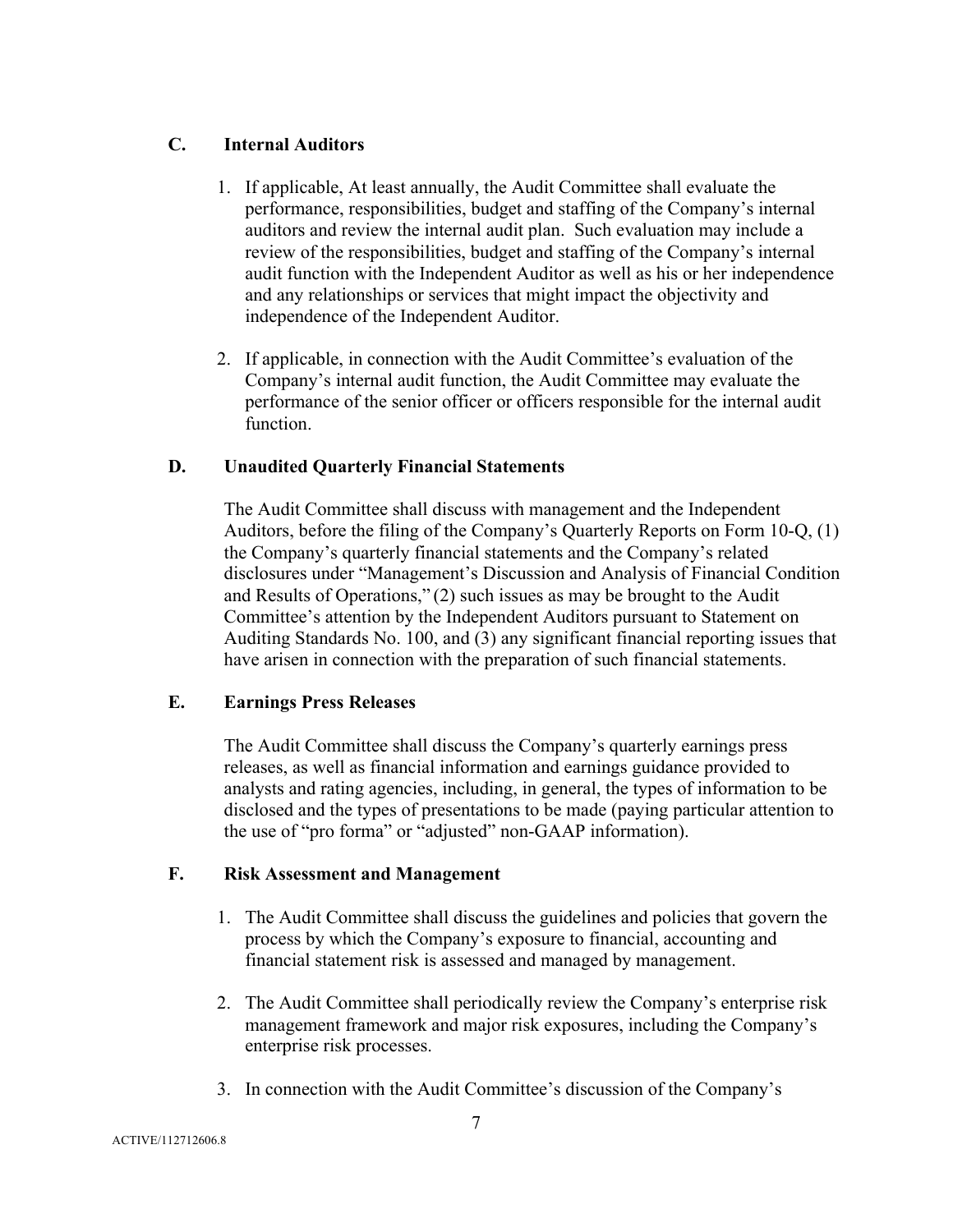financial, accounting and financial risk assessment and management guidelines, it may consider the Company's major risk exposures, including financial, operational, privacy, security, cybersecurity, competition, legal, regulatory, anti-bribery and corruption, hedging and accounting risk exposures and the steps that the Company's management has taken to monitor and control such exposures.

# **G. Procedures for Addressing Complaints and Concerns**

- 1. The Audit Committee shall establish procedures for (1) the receipt, retention and treatment of complaints or reports of issues received by the Company regarding accounting, internal accounting controls, or auditing matters, in addition to compliance with laws, regulations and Company policies, suspected fraud or wrongdoing, conflicts of interest or any other violation of the Company's Code of Ethics and Business Conduct and (2) the confidential, anonymous submission by employees of the Company of concerns regarding questionable accounting or auditing matters.
- 2. The Audit Committee may review and reassess the adequacy of these procedures periodically and adopt any changes to such procedures that it deems necessary or appropriate.

# **H. Regular Reports to the Board**

The Audit Committee shall regularly report to and review with the Board any issues that arise with respect to the quality or integrity of the Company's financial statements, the Company's compliance with legal or regulatory requirements, the performance and independence of the Independent Auditors, the performance of the internal audit function (as applicable) and any other matters that it deems appropriate or is requested to review for the benefit of the Board.

**I. Review of Charter.** The Audit Committee shall periodically review and reassess the adequacy of this Charter and recommend to the Board any amendments or modifications it deems appropriate.

**J. Annual Performance Evaluation of the Audit Committee.** At least annually, the Audit Committee shall evaluate its own performance and report the results of such evaluation to the Board.

## **VI. Additional Authority**

The Audit Committee is authorized, on behalf of the Board, to do any of the following as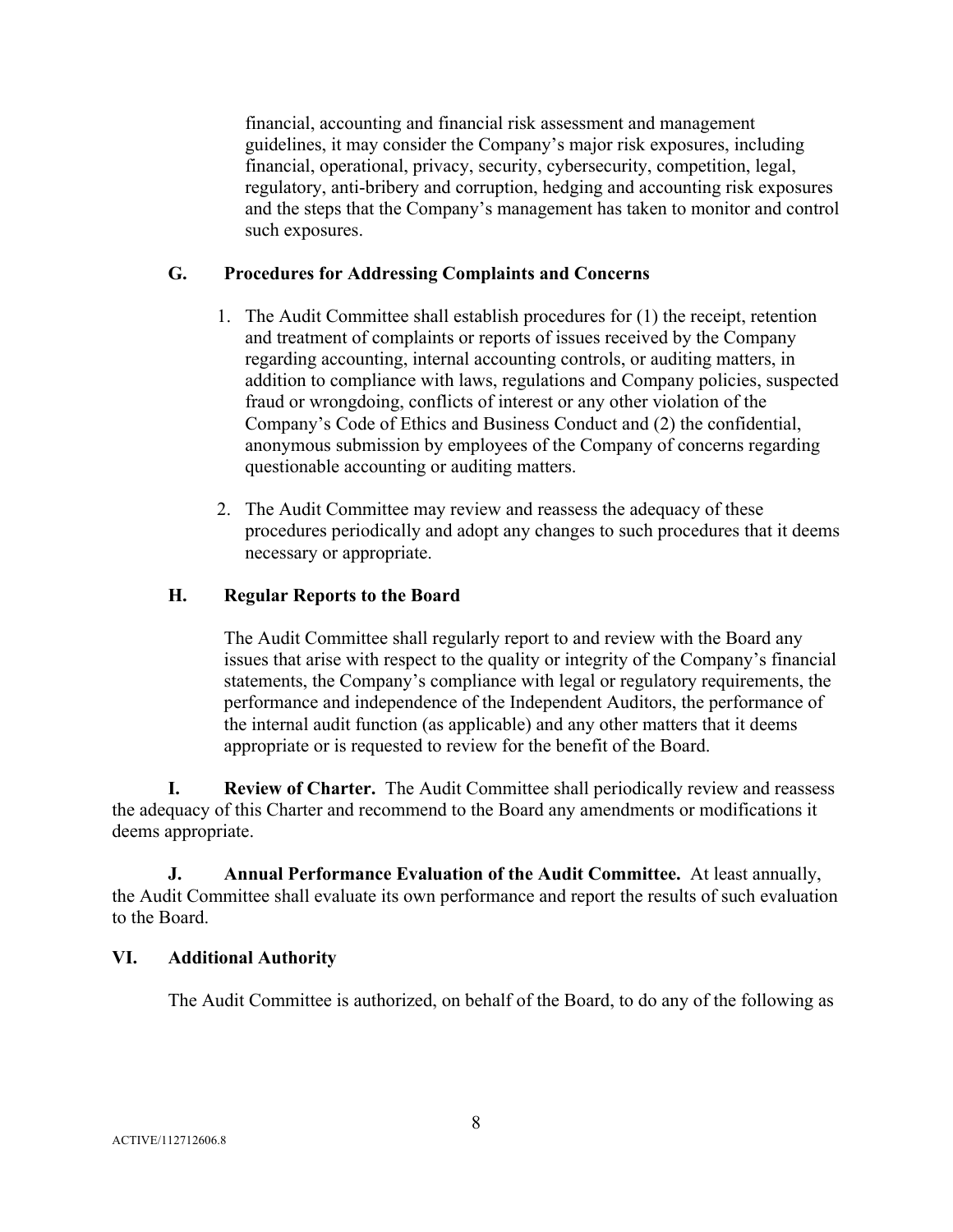it deems necessary or appropriate:

## **A. Engagement of Advisers**

The Audit Committee may engage, on whatever terms it approves, legal counsel and other advisers to assist it in performing its responsibilities.

## **B. Legal and Regulatory Compliance**

- 1. The Audit Committee may discuss with management and the Independent Auditors, and review with the Board, the legal and regulatory requirements applicable to the Company and its subsidiaries and the Company's compliance with such requirements. After these discussions, the Audit Committee may, if it determines it to be appropriate, make recommendations to the Board with respect to the Company's policies and procedures for complying with legal and regulatory requirements.
- 2. The Audit Committee may discuss with management legal matters (including pending or threatened litigation) that may have a material effect on the Company's financial statements or its policies and procedures for complying with legal and regulatory requirements.

# **C. Related Person Transactions**

The Audit Committee shall review the Company's policies and procedures for reviewing and approving or ratifying "related person transactions" (defined as transactions required to be disclosed pursuant to Item 404 of Regulation S-K of the Exchange Act) and recommend any changes to the Board. In accordance with applicable Nasdaq Rules, the Audit Committee shall review all "related person transactions" on an ongoing basis, and all such transactions must be approved by the Audit Committee.

## **D. General**

- 1. The Audit Committee may establish and delegate authority to carry out its responsibilities to one or more subcommittees consisting of one or more of its members.
- 2. The Audit Committee may perform such other functions as the Board may request.
- 3. In performing its oversight function, the Audit Committee shall be entitled to rely on advice and information it receives from management, the Independent Auditors and other experts, advisers and professionals whom it may consult.
- 4. The Audit Committee is authorized to request that any officer or employee of